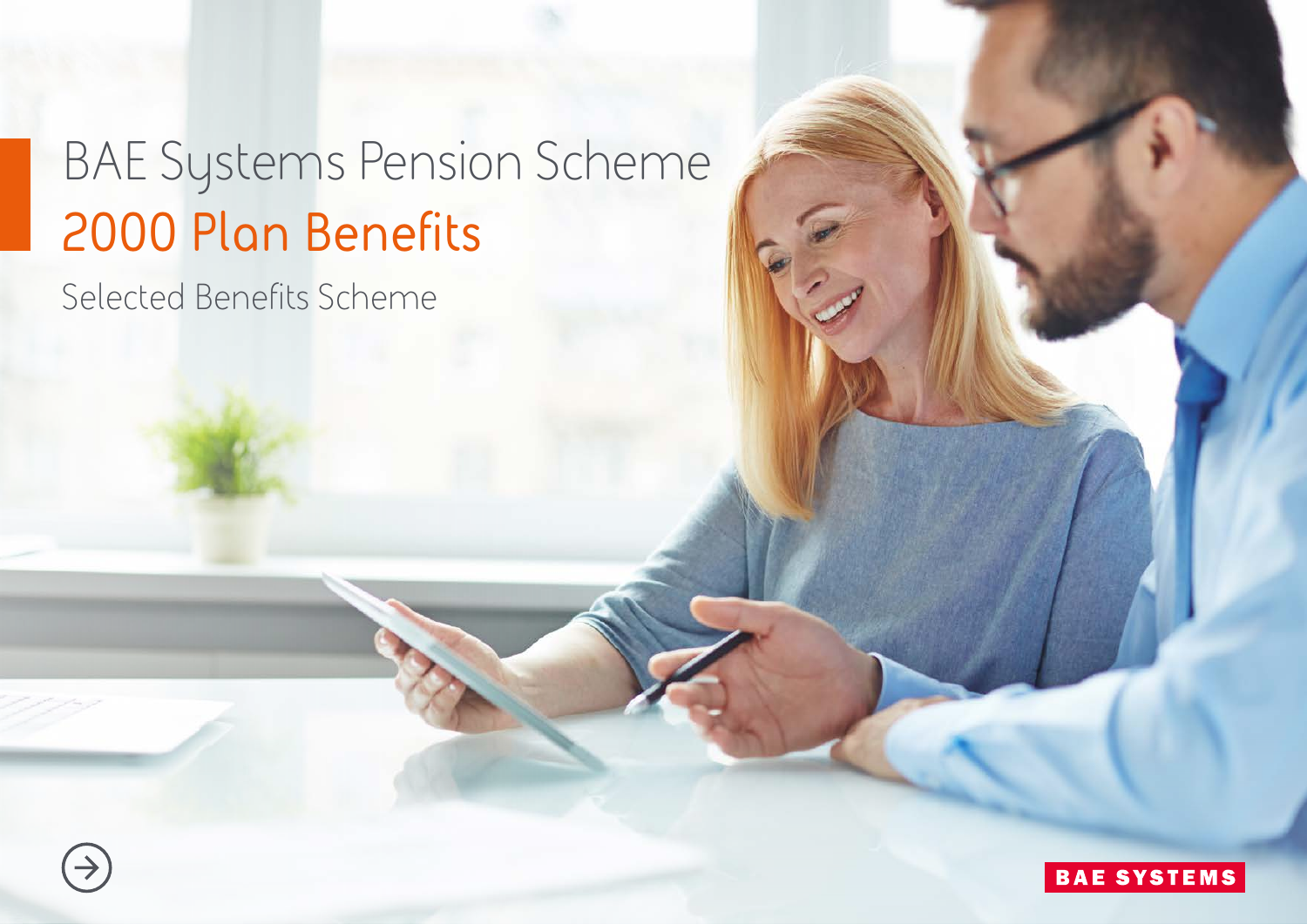# **Welcome**

The Selected Benefits Scheme ("SBS") within the BAE Systems Pension Scheme - 2000 Plan Benefits ("the Scheme") allows members to make **Additional Voluntary Contributions**  ("AVCs") whilst they are active members in order to increase their retirement and/or death benefits.

This leaflet covers information on the contributions payable and the benefits that may be provided by the SBS. It should be read in conjunction with the Scheme booklet. It also provides information on the Trustee's approach to benefits being transferred into and out of the SBS and the structure of the SBS. If you are in any doubt whether the SBS is right for you, you should seek advice from an independent financial adviser. If you do not have a financial adviser you may find one in your local area from [Unbiased.](http://www.unbiased.co.uk)

Once you have read this leaflet, if you require further details on the SBS please contact the Pensions Service Centre. Full contact details can be found on the [back page](#page-5-0) of this leaflet. It is important to remember that as well as paying AVCs to the SBS to increase your retirement benefits, you can also pay AVCs to Standard Life.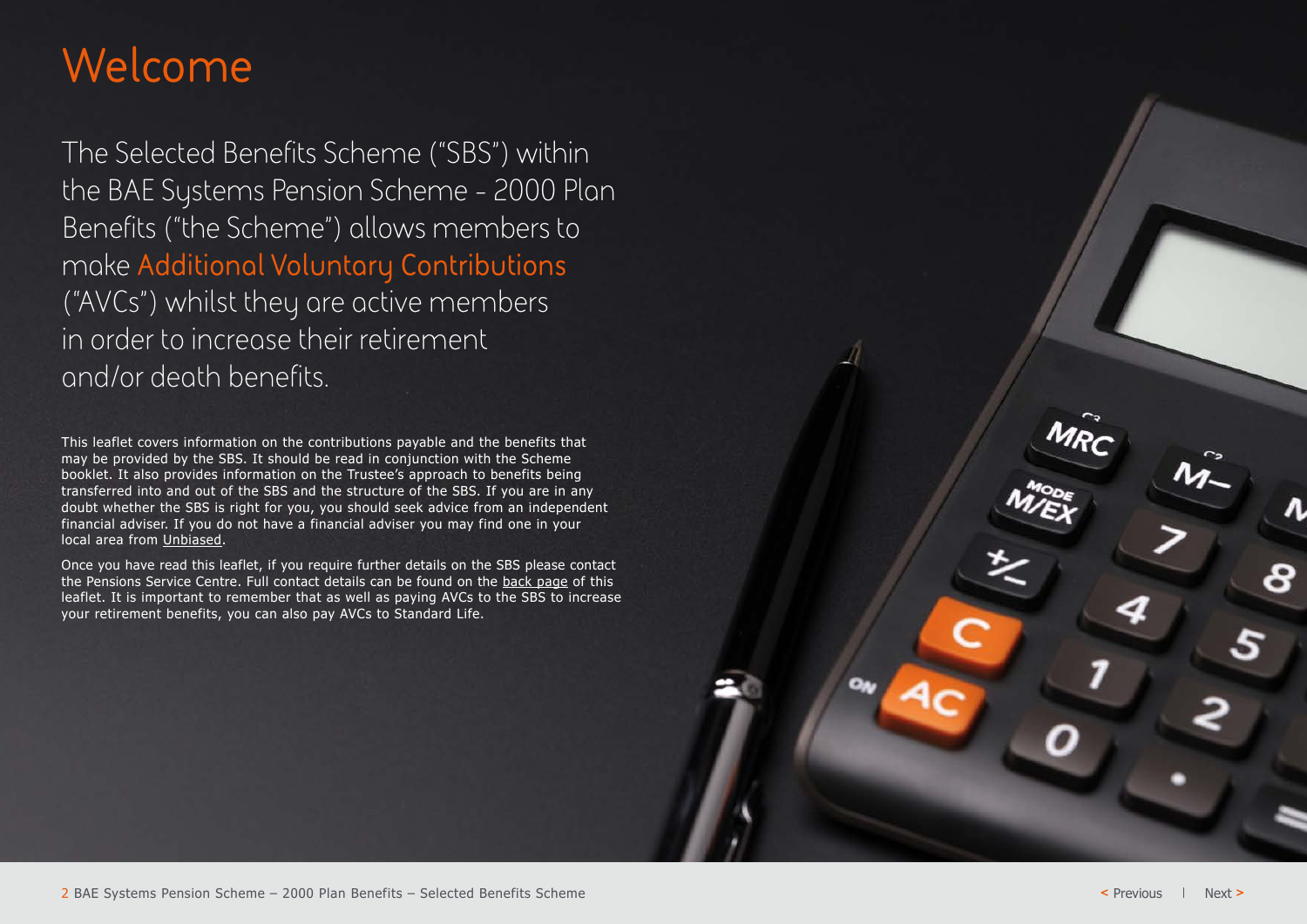# **About** the SBS

# **The basics of the SBS**

You can pay SBS contributions to provide additional benefits either on your retirement and/or in the event of your death in service.

Whilst you are an active member of the Scheme, if you decide to pay SBS contributions to increase your retirement benefits these contributions will be invested within the Scheme. Your SBS contributions will receive interest, known as Credited Interest, and your SBS fund can then be used to provide you with additional benefits on your retirement.

If you decide to pay SBS contributions to secure additional death in service benefits this will provide you with additional life cover and will provide your dependants with an extra lump sum death benefit.

Contributions to the SBS are deducted from your pay before tax is calculated, therefore you will automatically receive income tax relief at your highest rate, although some restrictions may apply to high earners.

### **Whilst I am an active member of the Scheme how do I go about paying SBS contributions to increase my retirement benefits?**

You can obtain an AVC SBS Application Form from the [pension website](https://www.baesystems.com/en-pensions/defined-benefits/2000-pension-plan) or from the Pensions Service Centre. The application is subject to approval.

Payment of SBS contributions for retirement benefits are flexible. This means you can request to increase, reduce, or suspend your SBS contributions at any time, with appropriate notice. Single payments can also be made.

As well as paying AVCs to the SBS to increase your retirement benefits, you can also pay AVCs to Standard Life. There are a number of different Standard Life funds that you can choose from. Full details can be found on the [pension website](https://www.baesystems.com/en-pensions/defined-benefits/2000-pension-plan).

### **How are my SBS contributions for retirement benefits invested?**

SBS contributions are held in a common fund with all other assets of the section of the BAE Systems Pension Scheme of which you are a member. Your accumulated SBS fund for retirement benefits earns Credited Interest each year. The rate of Credited Interest is determined by the Trustee, on advice of the Scheme Actuary having regard to the return on the assets of the section of the Scheme of which you are a member. The rate of Credited Interest may therefore be different for members of the BAE Systems Section of the Scheme compared to members of the Airbus Section of the Scheme as the assets of each Section are held separately and may generate different returns. Credited Interest in any one year will be no less than 2.5% per annum. A Credited Interest Table can be found on the [pension website](https://www.baesystems.com/en-pensions/defined-benefits/2000-pension-plan) which provides confirmation of the rate of Credited Interest that has been declared for each year going back to 1978/79.

The minimum return of 2.5% per annum provides members with a valuable guarantee and a degree of protection against the volatility of stock market returns, which have in some years been negative.

By contrast, AVCs invested with Standard Life (except the 'with-profits' fund which has smoothed investment returns like the SBS fund, albeit it is not available to new contributors) will reflect the full market return in any year based on the investment returns of the chosen fund, which could be negative.

> As well as paying AVCs to the SBS to increase your retirement benefits, **you can also pay AVCs to Standard Life**

### **Whilst I am an active member of the Scheme how do I go about paying SBS contributions to increase my death in service benefits?**

You can obtain an SBS Death in Service Application Form from the [pension website](https://www.baesystems.com/en-pensions/defined-benefits/2000-pension-plan) or from the Pensions Service Centre. The application is subject to approval.

Payment of SBS contributions for extra death in service benefits need to be made on a regular basis. When you start paying SBS contributions to secure extra death in service benefits, the Trustee may ask for satisfactory evidence of your good health.

The cost of additional life cover is automatically recalculated each year to allow for any change in the amount of benefit and for the increased cost of insurance premiums for older members.

SBS contributions for death benefits can be increased or decreased only on the anniversary of their commencement. If you increase your contributions the Trustee may request further evidence of your good health.

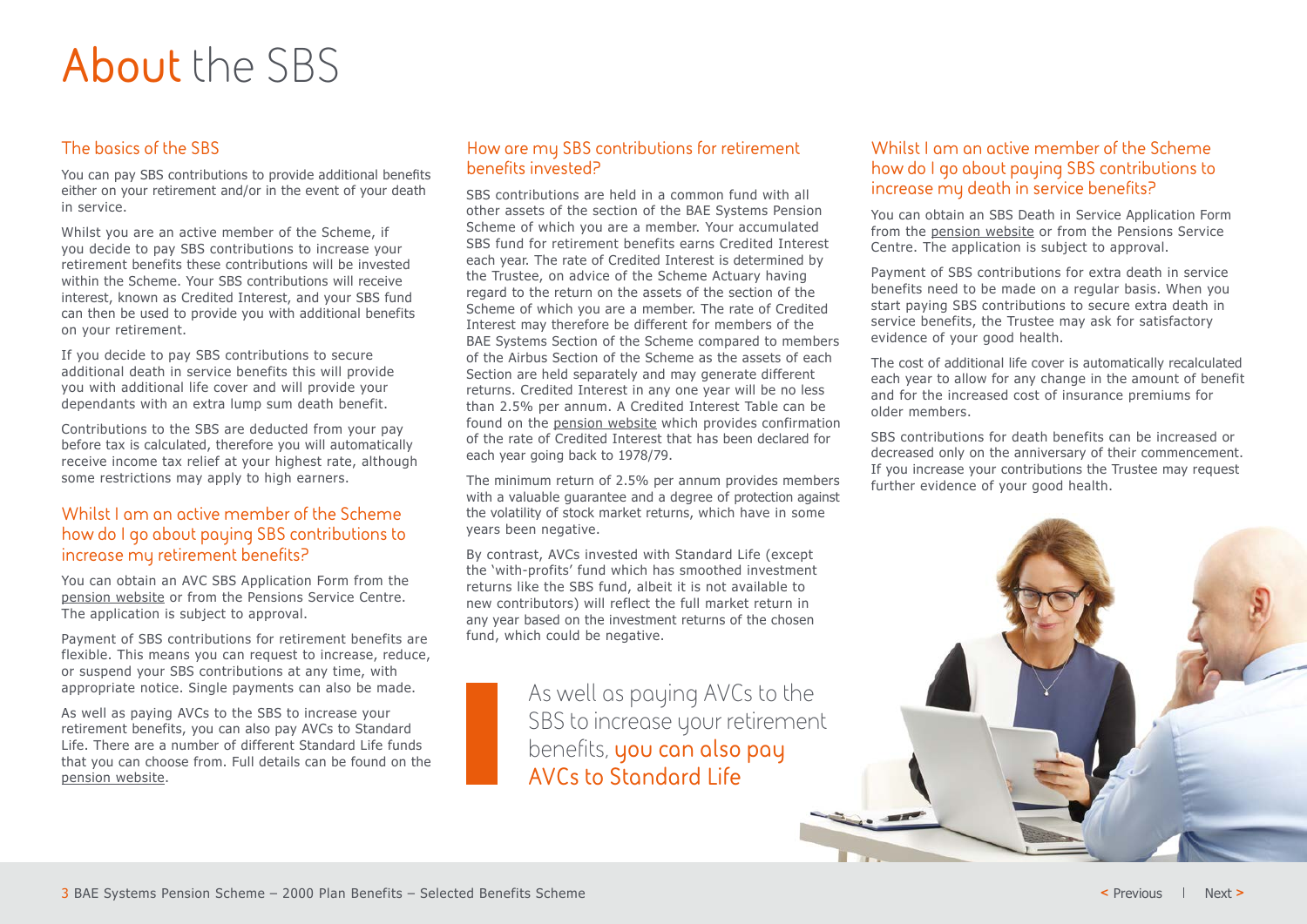# Additional **benefits**

### **What benefits are payable from the SBS?**

By paying into the SBS you may buy additional benefits as follows (subject to Trustee consent):

#### **Retirement benefits**

- > Extra tax-free lump sum (subject to HM Revenue & Customs ("HMRC") limits), and/or
- > Extra pension payable to you for your lifetime and, by opting for a joint life pension on retirement, extra pension for your dependants on your death. Any pension can be purchased through the Scheme or from an external provider.

#### **Retirement benefit options**

- > Unless you state otherwise, any pension estimate will be based on a pension payable to you for your lifetime (increasing in payment by inflation subject to a maximum of 2.5% each year, with a 5 year guarantee) plus a 50% dependant's pension following your death. The other options available to you are:
	- i. Pension with 50% dependant's pension (no increase in payment, with a 5 year guarantee);
	- ii. Pension with no dependant's pension (increasing in payment by inflation subject to a maximum of 2.5% each year, with a 5 year guarantee);
	- iii. Pension with no dependant's pension (increasing in payment by inflation subject to a maximum of 2.5% each year, without a 5 year guarantee); and
	- iv. Pension with no dependant's pension (no increase in payment, with a 5 year guarantee).
- > Normally your SBS benefits will be paid at the same time as your other benefits from the Scheme, but you can request to take your SBS fund at a different time (no later than age 75).

You can **request to take your SBS fund at a different time** (no later than age 75)

#### **Death in service benefits**

- > If you die whilst still in service, a lump sum equal to a refund of your SBS fund plus Credited Interest will be payable in respect of your SBS contributions for retirement benefits.
- > If you have used SBS contributions to provide additional life cover, this will increase the lump sum death benefit payable from the Scheme to your dependants. It should be noted that when you leave service or retire, the life insurance cover provided by your SBS contributions will immediately cease.

#### **Options on leaving service**

- > On leaving pensionable service, you cannot continue to pay into the SBS.
- > If you leave pensionable service before retirement with an entitlement to a deferred pension, your SBS fund for retirement benefits will continue to attract Credited Interest until your Scheme benefits become payable. You will then be able to use your SBS fund as described above (see 'Retirement benefits').

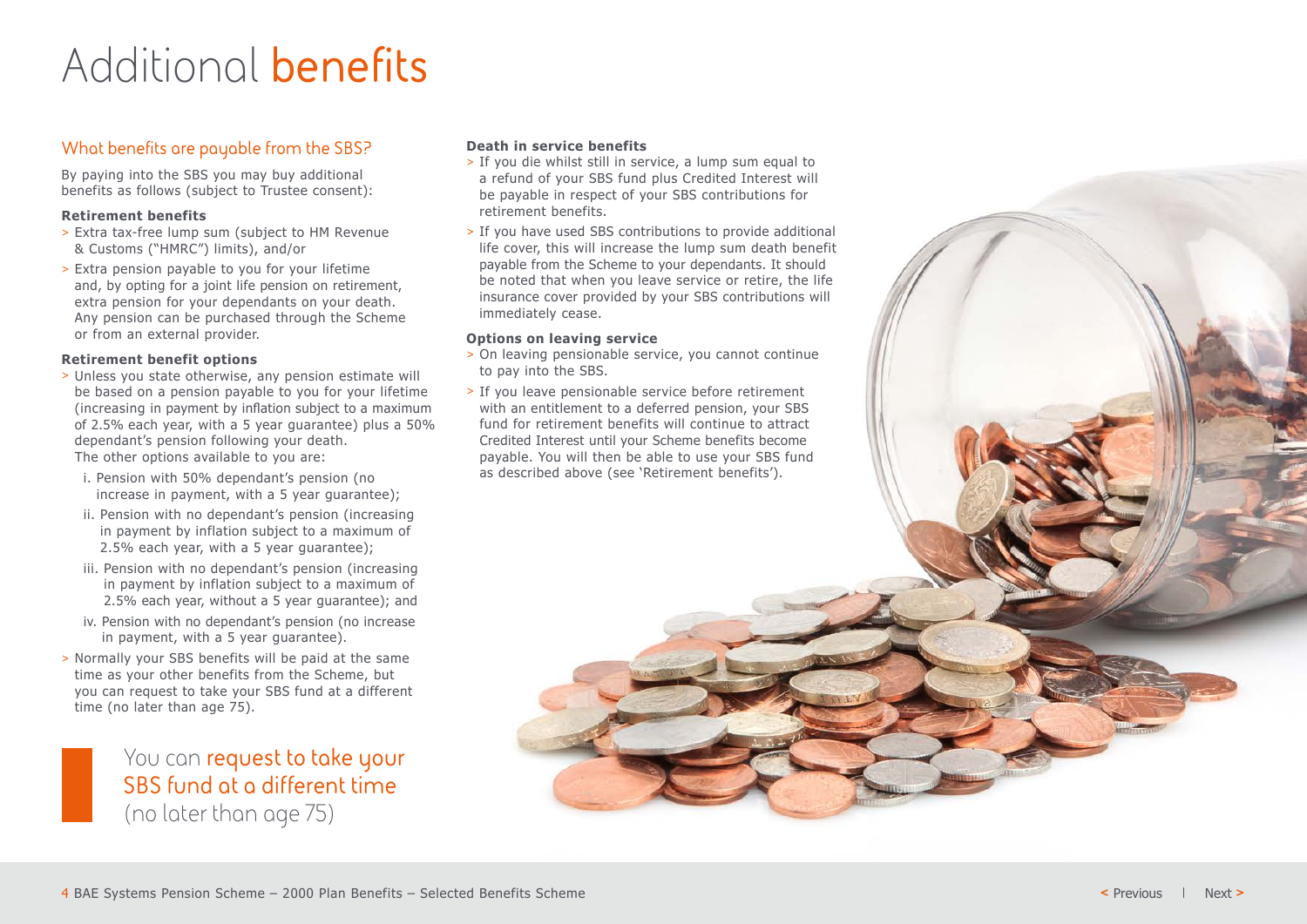# **Further information**



### **What else should I know about the SBS?**

**What level of contributions can I pay into the SBS whilst I am an active member of the Scheme?** The Trustee keeps under review the level of contributions that are paid into the SBS in order to increase retirement benefits. Currently the Trustee has a policy of allowing contributions up to the amount of a member's earnings. Please also refer to the next section regarding HMRC restrictions. There is the potential for the Trustee to cap the level of contributions that are paid by members into the SBS and therefore a contribution limit may be applied in the future.

#### **Are there any HMRC restrictions that I need to consider before paying contributions into the SBS?** Annual Allowance

It is important to remember that, like your Scheme benefits, your annual contributions to the SBS which will be used to increase your retirement benefits will need to be tested against the Annual Allowance. It should be noted that any SBS contributions that are paid to increase death in service benefits do not need to be tested against the Annual Allowance. The Annual Allowance is set by HMRC and is a threshold for the total amount of retirement savings that you can build up each year, across all registered pension schemes, before incurring additional tax charges. It is the value of the contributions that you pay into the SBS, excluding any Credited Interest, which will need to be tested against the Annual Allowance.

In the event that your retirement savings under the Scheme and the SBS exceed the Annual Allowance in any given period, you will receive a Pension Savings Statement which will provide you with further details on the level of your retirement savings and the extent to which they may exceed the Annual Allowance. The Trustee does not have information on other retirement savings you may make, but please note that these will also count towards your Annual Allowance.

It is possible for an Annual Allowance tax charge to be paid from your SBS fund. The debit that would be applied to your SBS fund would equal the tax charge on the effective date. By settling an Annual Allowance tax charge from your SBS fund this makes no allowance for the 2.5% per annum investment return underpin. It is important to remember that this would be just one option for settling any Annual Allowance tax charge and you would be free to pay any tax charge directly with HMRC.

#### Lifetime Allowance

All members of UK registered pension arrangements have a Lifetime Allowance, which is set by HMRC.

On a triggering event such as retirement, the value of benefits in all registered schemes that you have been a member of need to be tested against the Lifetime Allowance and this will include your SBS fund. Broadly, the 'value' of your Scheme benefits for Lifetime Allowance purposes is worked out at 20 times the yearly rate of your Scheme pension, plus the cash value (which will include all Credited Interest) of your SBS fund and/or your Standard Life AVC account.

Any benefits earned over and above the Lifetime Allowance will be taxable at a special rate of tax.

For more detailed information on the Annual Allowance and the Lifetime Allowance you should refer to HMRC's website at:

- > [gov.uk/government/publications/rates-and](https://www.gov.uk/government/publications/rates-and-allowances-pension-schemes)[allowances-pension-schemes](https://www.gov.uk/government/publications/rates-and-allowances-pension-schemes)
- > [gov.uk/tax-on-your-private-pension](https://www.gov.uk/tax-on-your-private-pension)

All members of UK registered pension arrangements have a **Lifetime Allowance**, which is set by HMRC